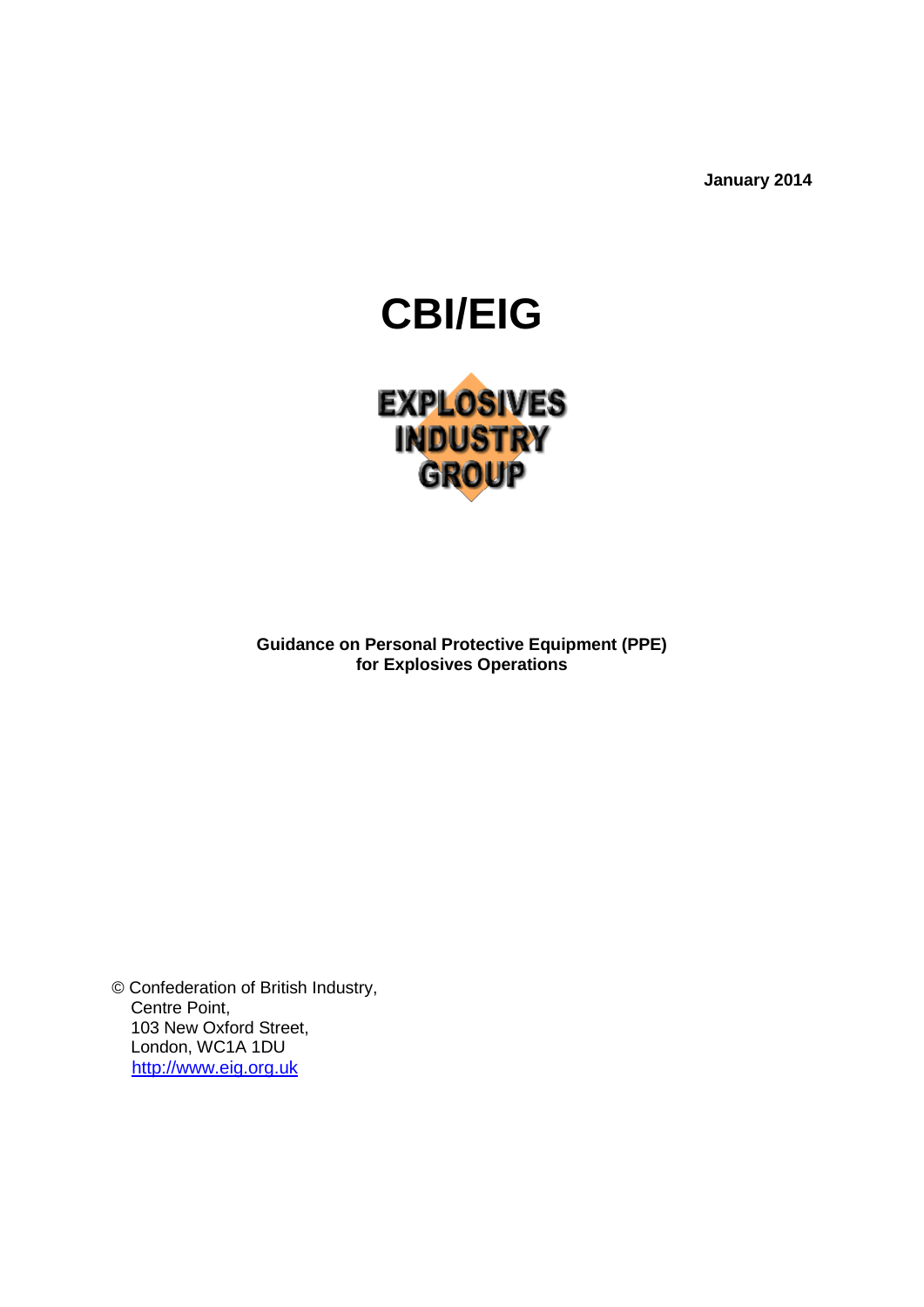#### **Contents**

| <b>SECTION 2</b> |                                                                        |  |
|------------------|------------------------------------------------------------------------|--|
| <b>SECTION 3</b> |                                                                        |  |
| <b>SECTION 4</b> |                                                                        |  |
| <b>SECTION 5</b> |                                                                        |  |
| <b>SECTION 6</b> |                                                                        |  |
| <b>SECTION 7</b> |                                                                        |  |
|                  |                                                                        |  |
|                  |                                                                        |  |
|                  |                                                                        |  |
|                  |                                                                        |  |
| Annex A          |                                                                        |  |
| Annex B          | Example of failure of flame retardant clothing during type testing  21 |  |

#### **Foreword**

- 01 This publication on Personal Protective Equipment (PPE) has been produced by a working group of the Explosives Industry Group of the Confederation of British Industry (CBI) on behalf of the explosives industry. Its purpose is to provide information to help persons in the explosives industry comply with legal requirements applying to the selection, procurement, use and disposal of PPE provided for protection against hazards arising from activities involving explosives.
- 02 As part of the hierarchy of explosives hazard process control measures PPE comprises the final part of the overall hazards control system. This publication describes some examples of commonly followed practice regarding PPE within the explosives industry. It identifies that a systematic approach to the identification of hazards, the parts of the body that may be harmed, and the selection of PPE comprises industry good practice.
- 03 Nothing in this publication should be read as setting a higher standard than that required in existing guidance, for example HSE Guidance L25 on the Personal Protective Equipment at Work Regulations 1992 (as amended) (PPEWR) [1], and paragraphs 240-242 & 250-258 of the ACOP for the Manufacture and Storage of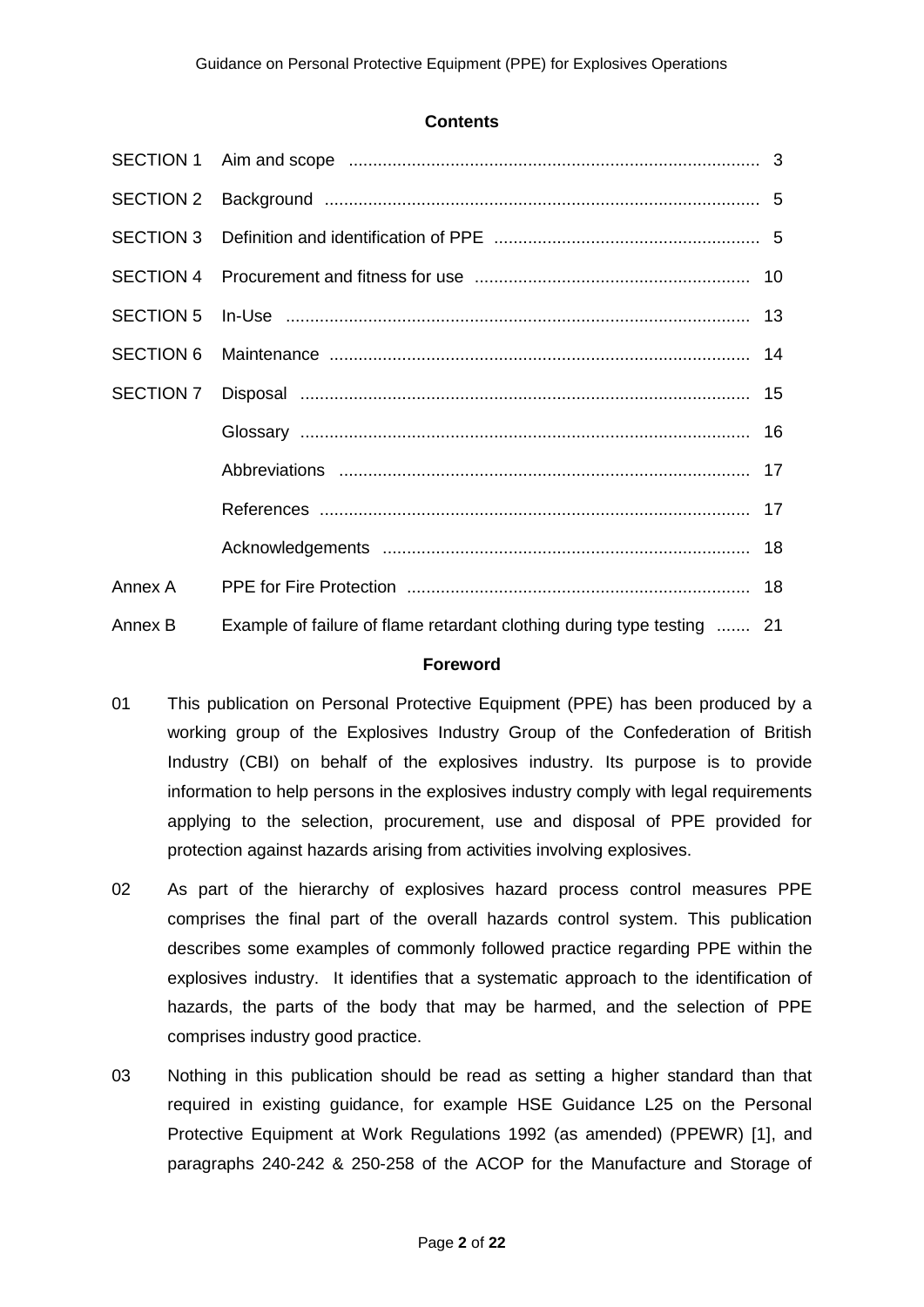Explosives Regulations 2005 (MSER). The information in this publication is intended to supplement this general advice, and includes advice on the selection of PPE for explosives operations as well as identifying the importance of 'fit' as part of the effective use of the PPE.

- 04 Relevant legislation and its context are included within this document. Whilst every effort has been made to cover appropriate legislation and relevant industry practice at the time of publication, neither the CBI nor its servants or agents can accept responsibility for, or liabilities incurred directly or indirectly as a result of, any errors or omissions within this document. Those persons involved in the explosives industry are responsible for taking their own legal and other advice as they see fit. Readers are strongly advised to check for any changes in legislation since publication.
- 05 Nor do the CBI, its servants and agents make any representation expressed or implied that the products and product ranges or the processes, equipment or materials referred to in this publication are suitable, satisfactory or appropriate for the purpose or purported purposes set out or referred to in this guide and the CBI, its servants and agents accept no responsibility or liability therefore.

## **SECTION 1 Aim and scope**

#### **1.1 Relevance of this publication**

06 This document has been written to support the explosives industry in the selection, procurement, use and disposal of PPE intended for use in normal working practice utilized by those working in explosives facilities with Explosives, Propellants and Pyrotechnics; i.e. those materials that would fall within the definition of explosives contained in MSER. Whilst it does not specifically address PPE for those visiting explosives facilities, much of the advice will be pertinent, especially when active processes or demonstrations are taking place. It also considers other hazardous materials, or activity, that may affect the selection of PPE for explosives activities.

Typically the explosives activities or locations where PPE is required are:

- Processing/manufacture
- **Storage**
- Disposals (including the movement and disposal of firework carcases from a display)
- Laboratory
- Test, evaluation and commercial demonstration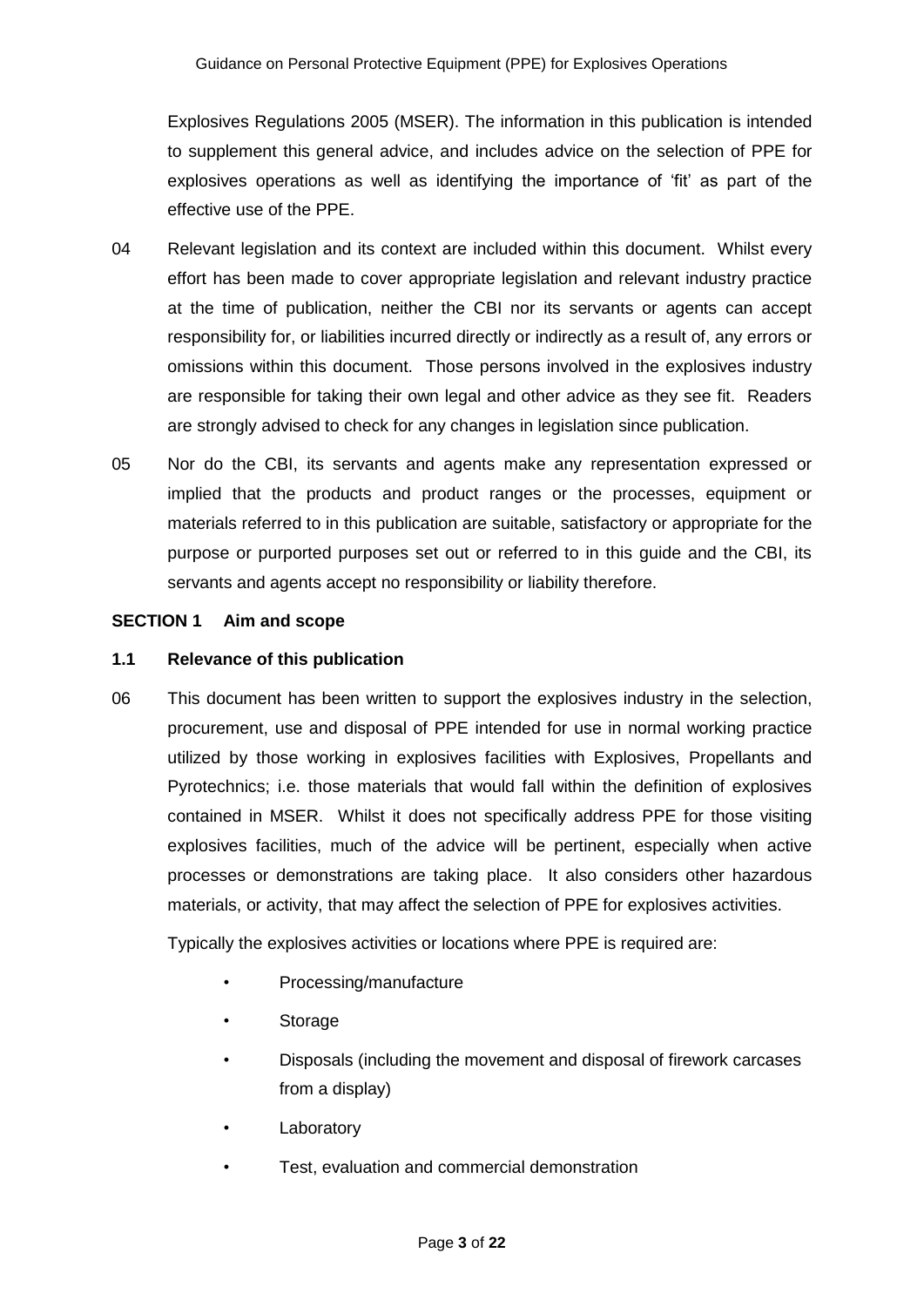- Environmental testing including conditioning (hot/cold)
- Setting up of displays and theatrical effects
- Plant/Equipment/Facilities maintenance
- Decontamination and/or decommissioning
- 07 Basic information on the relevance of PPE is present in the Approved Code of Practice for Regulation 4 of MSER [2] (see paragraphs 240 – 242 and 253 -258) with regards to protection from fire or explosion.

## **1.2 Intent of this publication**

- 08 This publication identifies the parts of the body that can be protected by PPE and the type of hazard that could generate the need for PPE. It also provides advice for the user, including the importance of wearing PPE correctly. Three aspects of the lifecycle of PPE that are particularly important if safety is to be maintained are:
	- Selection, procurement and management of PPE
	- Use and maintenance of PPE
	- Disposal of PPE
- 09 This publication can be used by many of those operating in the explosives industries and those people who may find this of value are:
	- Occupational Health/Safety, Health and Environmental Advisors
	- PPE Assessors
	- Line Managers/Supervisors and operators
	- PPE Manufacturers/Suppliers/Vendors
	- Those providing training in the use of PPE
	- Entertainment event Subject Matter Experts (SMEs)

# **1.3 Limitations of this publication**

- 10 It is not intended to replicate advice that is available about the responsibilities and legislative requirements relating to PPE. This can be obtained from the HSE guidance on regulations L25 [1] and the documents that it references or recommends for further reading.
- 11 Amongst the activities not covered by this guidance are:
	- Transport of explosives on the public road;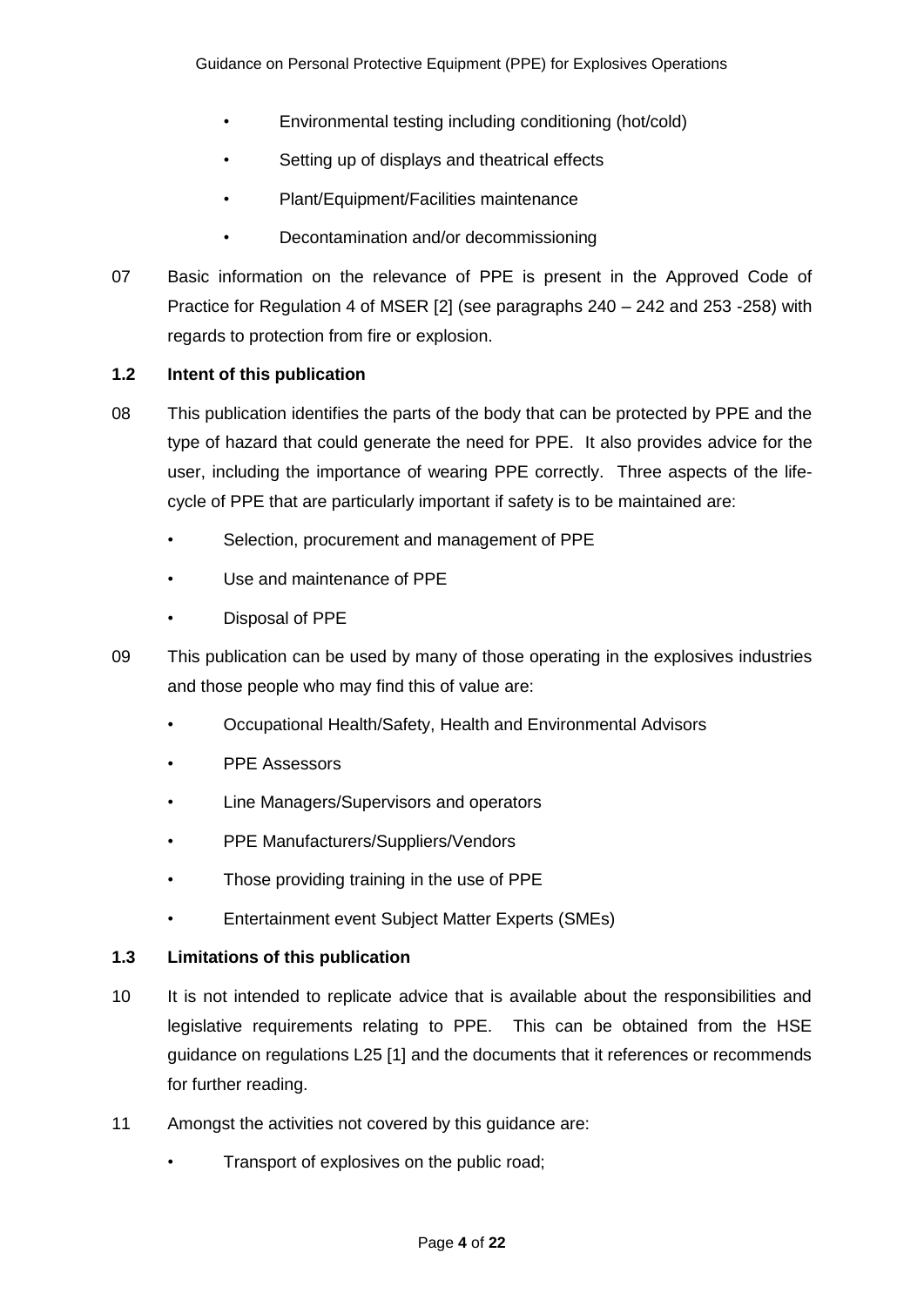• Those not involving explosives, or exposure to explosive risk, that are carried out on an explosives licensed site.

## **SECTION 2 Background**

- 12 Previously the CBI issued a number of guides on PPE for those operating in some fashion with explosives, pyrotechnics and propellants. These were on Head and Eye Protection (May 1999) [3], Hearing Protection (August 1997) [4], Fire protective clothing for pyrotechnics or propellants (Nov 1995) [5], and Protection against substances hazardous to health (March 2001) [6]. At a CBI/HSE review in 2011 it was agreed that these guides were significantly out of date and that a working group should be set up to create a new publication.
- 13 One of this working group's conclusions was that to identify specific PPE by manufacturer, type or BS EN was fraught with problems; if for no other reason than the information would probably be out-of-date soon after publication. The focus of the working group was therefore to consider more about the aspects of PPE that related to its use in the explosives environment and operations.

## **SECTION 3 Definition and identification of PPE**

- 14 Having followed the hierarchy of explosives risk control measures and identified that PPE will be required as one of the control measures in the risk assessment, the protection of the primary person (involved in the activity) and the secondary person (people nearby within the hazard zone) needs to be considered. It is also important to identify which parts of the body require protection.
- 15 The main parts of the body that require protection are usually obvious but the working group's experience was that other parts can be overlooked and it was these that were usually injured.

While the operator was standing against the granulator the pyrotechnical composition inside it ignited. The flame and hot gasses spread horizontally at tablelevel and reflected upwards from the floor between the trousers and the jacket of the PPE worn by the operator. As the operator turned to escape, the heat and flames continued to burn his stomach, side and back.

16 The following lists the body parts that could be affected during the normal circumstances of an explosives activity and/or an explosives incident that might occur during that activity. For each part of the body, typical examples of PPE that could provide protection are given, not forgetting that protection should overlap between the main body parts, to avoid gaps in protection at junctions between the different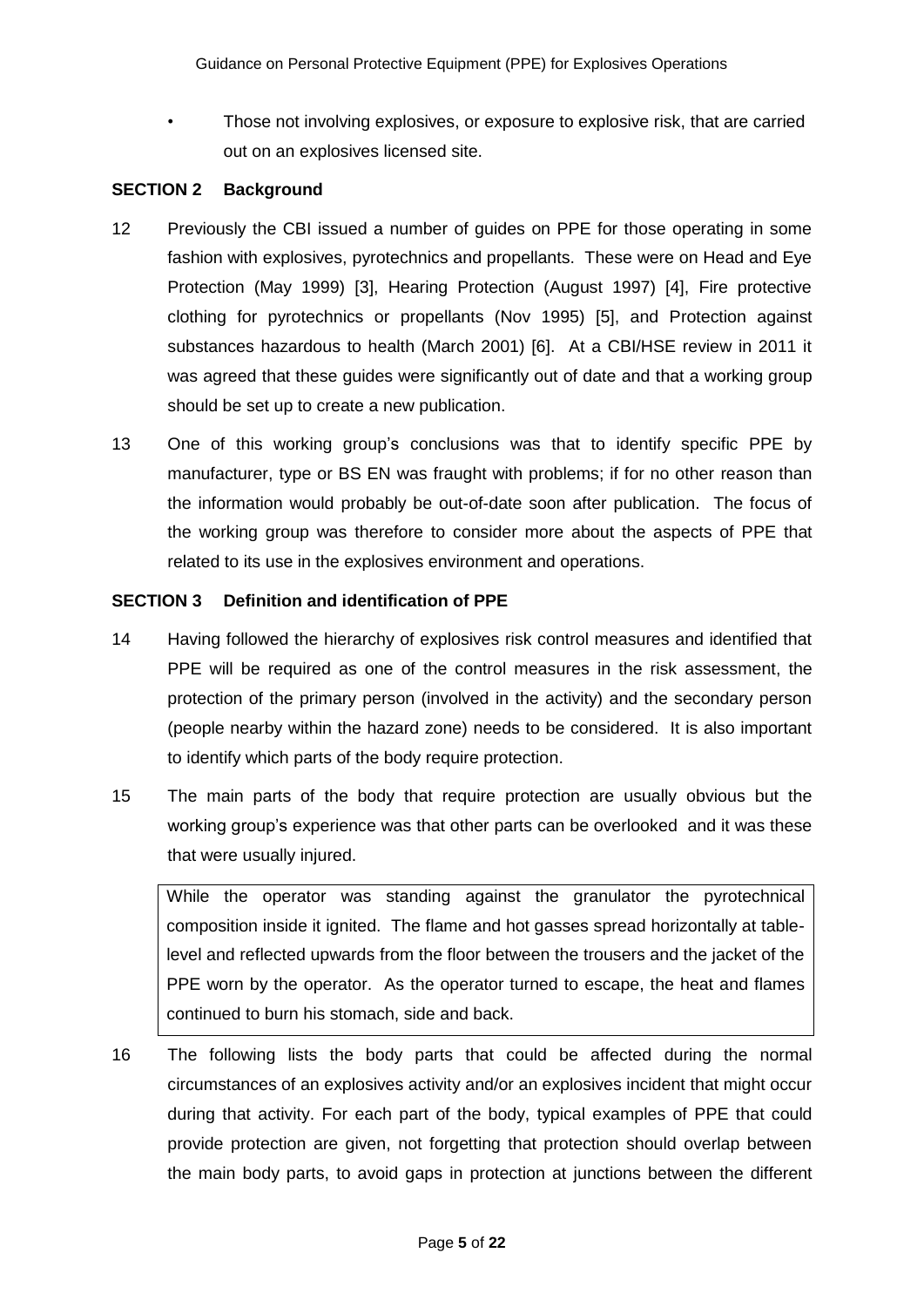components of a PPE system. Also included (as *italicised* text) are issues that may need consideration in the PPE selection process.

- **Head (including Neck)**
	- Bump caps, hard hats, balaclava, anti-flash, weather protection, woolly hats, 'hoody' as part of fire protective suit, chin guards;
	- *loss of situational awareness, heat illness;*
	- **Hands and arms (including Wrists)**
		- Gloves (impact, abrasion, cuts, chemicals, hot, cold, flame resistant, puncture resistant, tear resistant), gauntlets, wrist guards, protective sleeves, elbow joint protectors, cotton-inners, pre-work skin creams,
		- *loss of dexterity*;

## • **Feet and legs (including Ankles)**

- Boots, Wellingtons, shoes, overshoes (clean side/dirty side), socks, ankle protectors, leg protectors, knee protectors, inner soles, anti-static, conducting, insulating, vapour permeable, water proofing, toe protectors (steel, composite), puncture resistant;
- *loss of mobility, fatigue;*
- **Torso**
	- Coats (laboratory, warehouse, dust, vapours), jackets, suits, coveralls, aprons, anti-static or conducting, hi-visibility, fire resistant, T-shirts, trousers, long-johns, disposable suits (flame retardant, anti-static), cool vests,
	- *loss of mobility, heat illness*;
- **Eyes**
	- Goggles, spectacles (glasses), face visors (anti-static), shields, UV/IR tints, polarised, prescription, chemical, impact, dust, molten metals, anti-mist/fog, vapours, vented, full face mask,
	- *maintenance of hygiene*, *situational awareness;*
- **Ears**
	- Defenders, plugs, muffs (cold), peak/impulse pressure, attenuation, communications, helmet mounted;
	- *situational awareness;*
- **Skin**
	- All the above, barrier creams (pre-work), sun screen, cleansers (post work);
	- *possible problems with contact dermatitis, long-term skin allergies, fit (comfort), heat rash, hygiene, breathability;*
- **Lungs**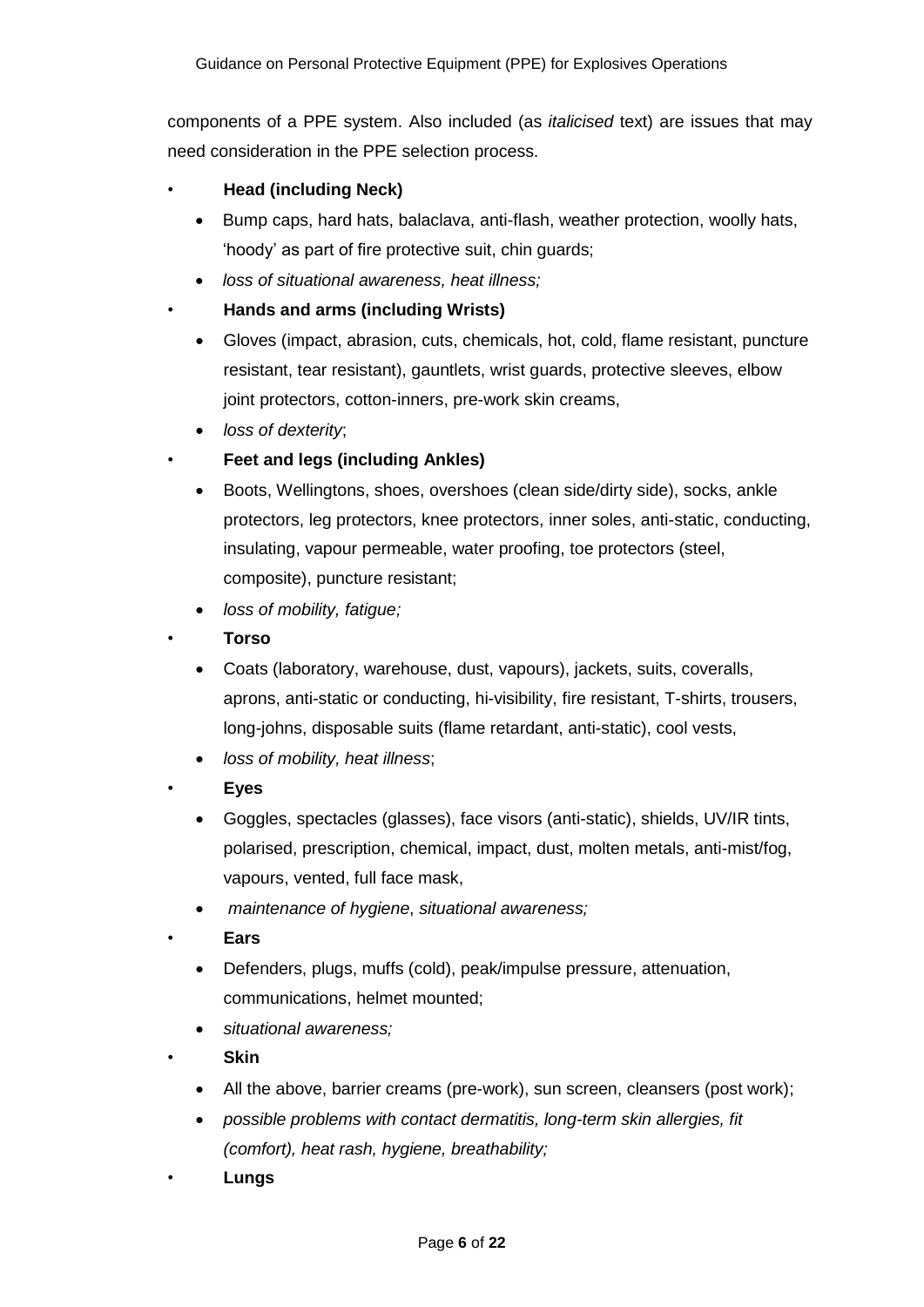- Vapours, Hot Gases, RPE, face masks (particulates), chemical masks, positive and negative pressure systems, anti-static, breathing apparatus (selfcontained);
- *correct use of protection factors (as described in HSG53 [7])*, *situational awareness, fatigue;*
- **Digestive system**
	- Face masks (particulates), RPE, positive and negative pressure systems, breathing apparatus (self-contained), clothes changing and hygiene wash stations, vapours.

#### **Hazard assessment template**

17 Use of the following template will assist in capturing the potential explosives hazards that may arise during a particular activity and the parts of the body that they can affect or harm.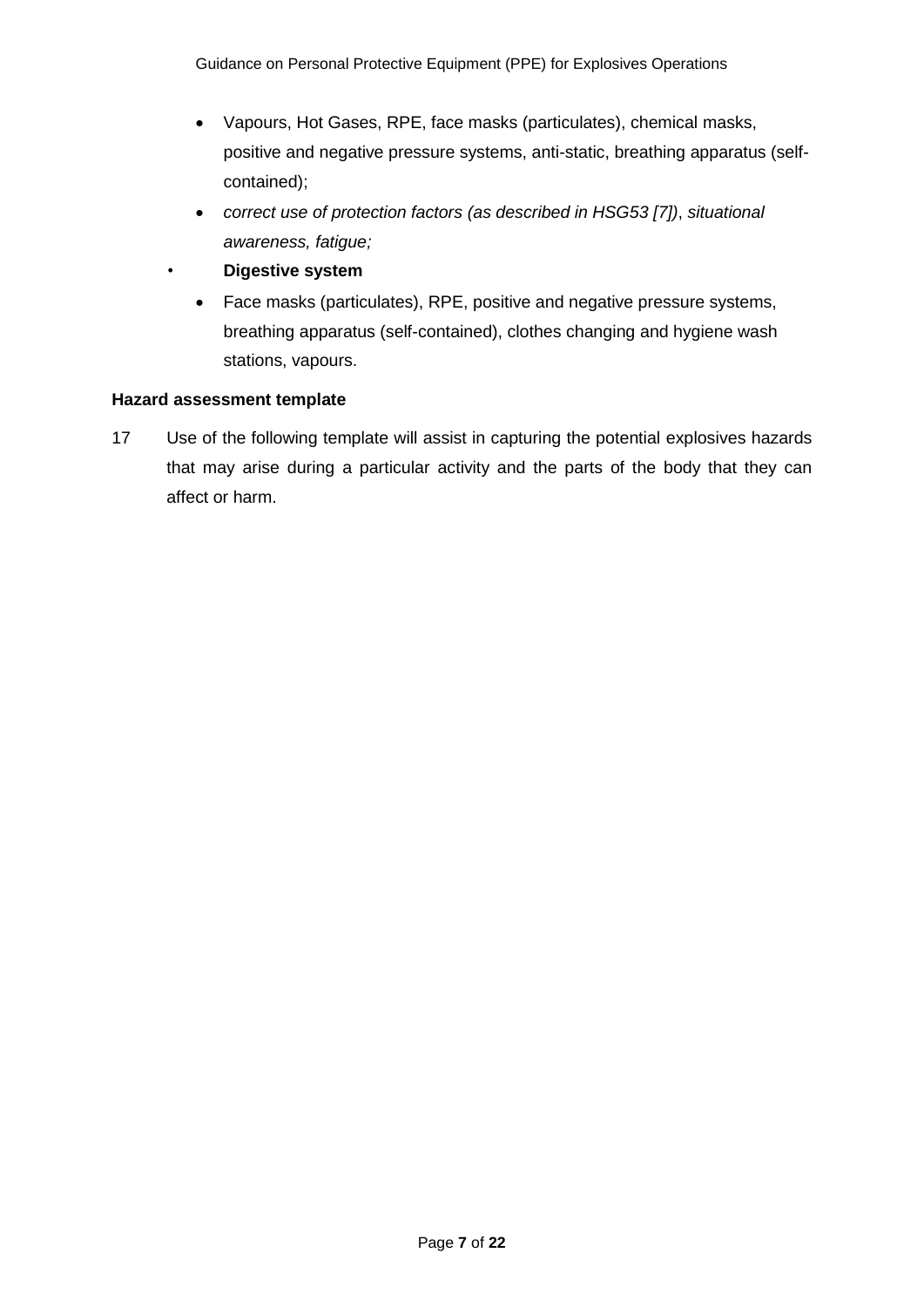| Protection area <sup>(a)</sup><br>Hazard                                               | Head<br>and<br><b>Neck</b> | Hands<br>and<br>Arms | Feet<br>and<br>Legs | Torso | Eyes | Ears <sup>(c)</sup> | <b>Skin</b> | Lungs | <b>Digestive</b><br>system |
|----------------------------------------------------------------------------------------|----------------------------|----------------------|---------------------|-------|------|---------------------|-------------|-------|----------------------------|
| Flying fragments (primary and secondary,<br>e.g. metal, glass, ceramic, packaging) (a) |                            |                      |                     |       |      |                     |             |       |                            |
| Thrown burning debris, (firebrands, burning<br>pyrotechnical composition) (b)          |                            |                      |                     |       |      |                     |             |       |                            |
| Coarse dust                                                                            |                            |                      |                     |       |      |                     |             |       |                            |
| Fine dust/smoke (incl. disposal ash)                                                   |                            |                      |                     |       |      |                     |             |       |                            |
| Splashes of hot liquids, molten materials                                              |                            |                      |                     |       |      |                     |             |       |                            |
| Splashes of corrosive liquids                                                          |                            |                      |                     |       |      |                     |             |       |                            |
| Vapours, fumes and gases, lachrymatory,<br>irritant, toxic                             |                            |                      |                     |       |      |                     |             |       |                            |
| Radiant heat, hot objects, equipment or<br>surfaces                                    |                            |                      |                     |       |      |                     |             |       |                            |
| Light (incl. UV flash, dazzle)                                                         |                            |                      |                     |       |      |                     |             |       |                            |
| Noise (intermittent, continuous)                                                       |                            |                      |                     |       |      |                     |             |       |                            |
| Fire/Flash/Flame                                                                       |                            |                      |                     |       |      |                     |             |       |                            |

**Table 1 – Hazard and protection area requirement template**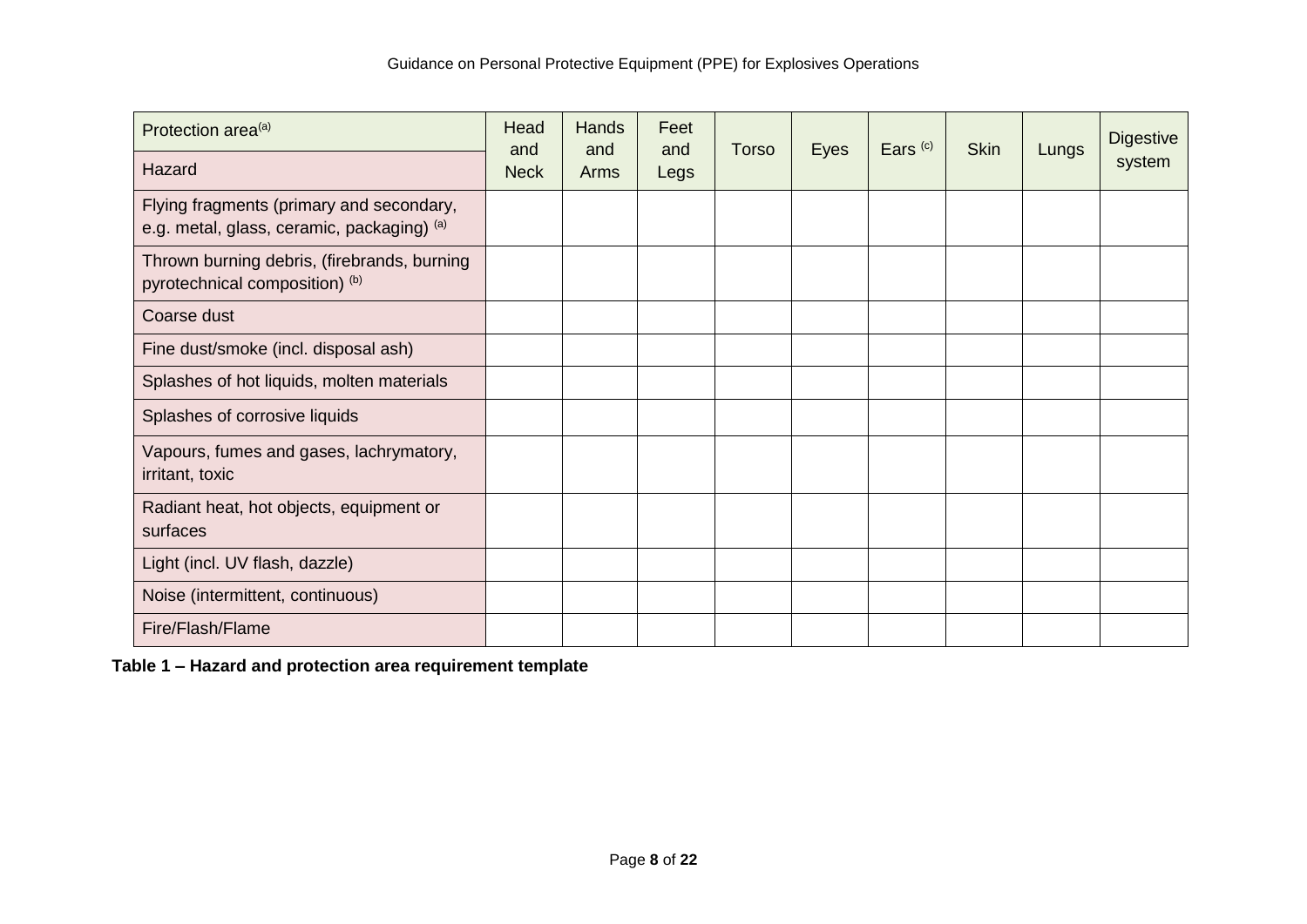Template notes:

- (a) When considering protection against flying fragments from the accidental initiation of an explosive, the fragments may have a velocity or energy in excess of the minimum performance specified in the relevant EN standard. They may also have a temperature, physical state or brightness that exceeds standards (e.g. molten metals/materials flash, etc.). In such cases, the performance of the PPE against the threat will therefore have to be assessed by type testing or theoretical calculations.
- (b) Annex A to this guidance is a summary of current practices in the UK explosives industry for work involving pyrotechnics and propellants which may be helpful in the selection of PPE for activities involving those materials – however it is not a substitute for the systematic approach to the selection of PPE for the particular activity under consideration.
- (c) HSG53 [7] provides further information that may be of assistance in the selection of ear (hearing) protection for activities involving explosives – however as before it is not a substitute for the systematic approach to the selection of hearing protection for a particular activity under consideration.
- 18 It is important to consider other potential hazards that may both affect the body directly and cause an unintended ignition of explosives during an explosives operation, for example:
	- Electrostatic Discharge
	- Vibration of hand held tools
	- Work under hot conditions
	- Work under cold conditions
	- Falling objects or materials
	- Releases of compressed gases, for example from air lines

#### **Systematic Analysis**

19 The idea of a systematic analysis is not new; there are many varied algorithms in existence that assign a score to characteristics of several similar options and rank them accordingly. When used in the selection of PPE a systematic approach can assure that the PPE is fit for purpose. Whatever systematic approach is adopted, it should: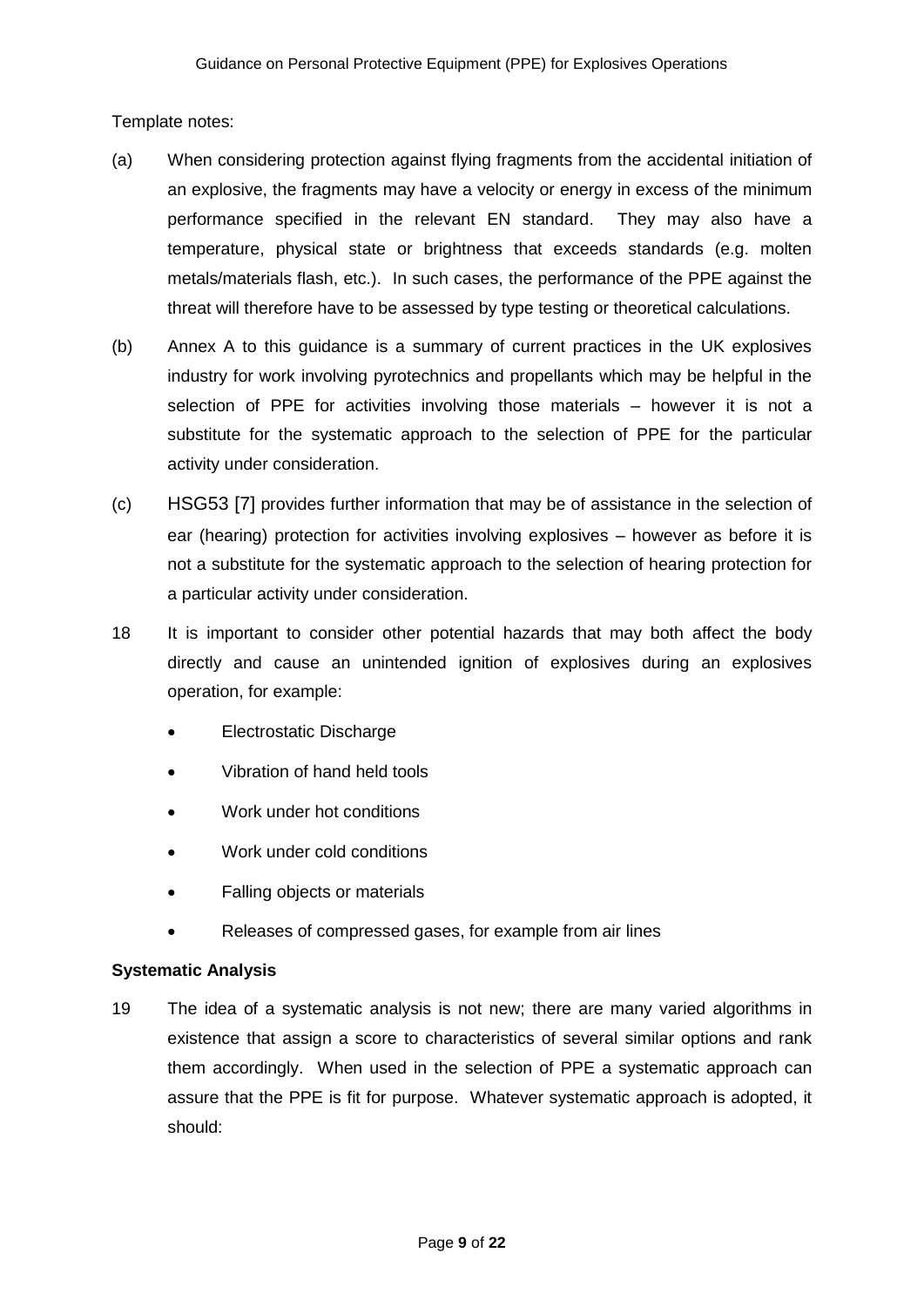- enable a judgment to be made where there are potentially competing requirements that need to be delivered by effective PPE, and also
- structure a judgement made on the balance of worth between the different aspects of the environment that the PPE is being used in.
- 20 An example of the systematic approaches that have found application within the explosives industry is the Figure of Merit approach, details of which can be found on the EIG webpage.

#### **SECTION 4 Procurement and fitness for use**

21 The following paragraphs provide information on aspects that need to be considered as part of the procurement process and also in any instructions on use.

#### **4.1 Procurement issues**

- 22 Once PPE required has been defined and identified, the next step is to procure the item. There are several issues to consider in order to ensure that the item will provide the expected, appropriate level of protection in actual use.
- 23 In order for PPE to adequately protect the wearer correctly sized items are required. Having a correctly sized item can also reduce discomfort in wearing and help to ensure that the item/garment is worn by the user.

As an example a flame retardant/resistant garment that is too tight on the wearer or fails to overlap adequately will not give the full protection intended (as the fit is different to that applied during the testing of the item).

- 24 Where will the PPE be purchased? To ensure that a genuine product is bought to the correct specification the supplier of the product needs to be considered. All PPE must be correctly tested and certified to meet an appropriate European Standard [8] where this is required to comply with The Personal Protective Equipment at Work Regulations 1992 (as amended) (PPEWR). A point to be aware of is that items are available that have not been appropriately certified and also counterfeit items are available. Advice and a checklist of good indicators to look for is available from [BSIF.](http://www.bsif.co.uk/en-149)
- 25 It is important to make sure that where one or more British Standards (BS), or other recognised Standards is quoted, the protection level has been tested to the correct part of each Standard.
- 26 To try to ensure that an item is appropriately certified and not counterfeit there are a few things to consider;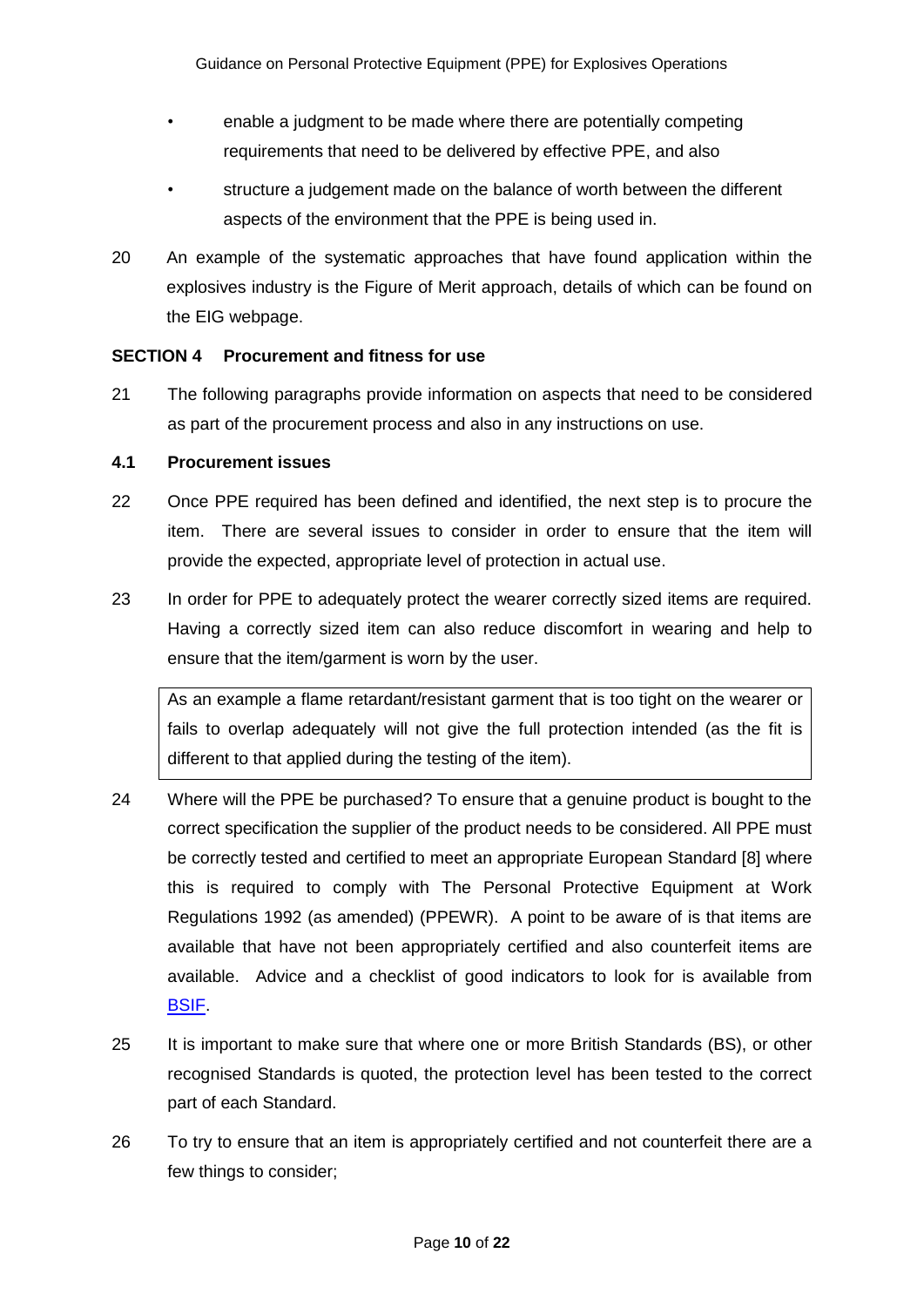- Where the item is to be purchased, choose a reputable supplier;
- Check labelling, it should be clear and legible with correct font for CE marking and at least 5mm high. Is the item marked to same standards as the advertised product specification?;
- Check documentation, PPEWR require clear instructions for use;
- Check certification, the supplier should be able to provide an EC declaration of conformity or an EC Type examination certificate.
- 27 In addition the following considerations for flame resistant / retardant garments are of particular importance for the explosives sector;
	- Confirmation that manufacturers have used flame retardant cotton or inherently flame retardant thread to assemble the garment;
	- It may be important to understand whether the BS, or other recognised Standards, tests were carried out on the fabric or on the garment as the results could affect the effectiveness of the protection (e.g. a fabric test may not identify if there are problems with fixings such as buttons);
	- Garment manikin type testing against the maximum credible event, if not already completed by the manufacturer;
	- Ensure the garment to be procured is suitable for all exposed hazardous substances present and does not present a risk of accidentally initiating any explosives (by for example electrostatic discharge);
	- Consideration should be given to the garment being a different colour to the explosives substance as this enables any contamination to be quickly identified. Additionally, there may be a requirement to procure a disposable flame resistant / retardant garment (with antistatic properties if required) to be worn over the top of the other, reusable, flame protective garments for processes that are likely to increase powder / dust contamination (such as mixing, blending and drying);
	- When there is a need to work with extremely sensitive explosives and other hazardous substances (ignition energy less than 1mJ), the procurement of clothing that will not generate electrostatic discharge (for example cotton), to be worn underneath the flame resistant / retardant garment should be considered.

A case example of the failure of a flame retardant garment during type testing can be found at Annex B.

#### **4.2 Fitness for use**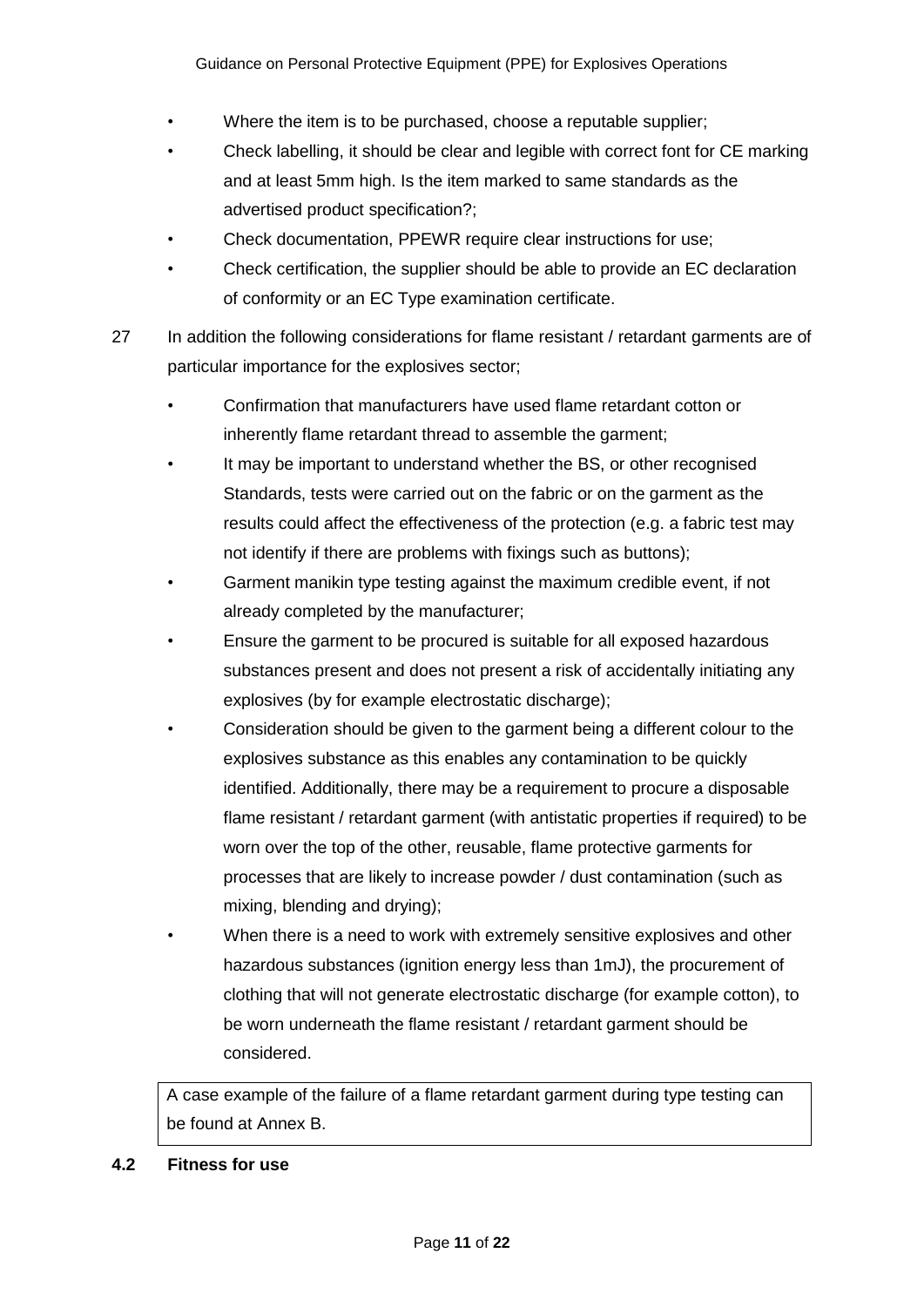- 28 PPE is for personal use and should not be treated as a communal product this is particularly important to recognise when ensuring that each item of PPE is correctly sized and/or adjusted for the individual who will be wearing it.
- 29 PPE is often specified as a system combining items designed to protect different parts of an individual against specific identified hazards; in the explosives industry this 'system' is often crucial in providing the defined level of protection and its effectiveness is often as much about what items of clothing are not worn (e.g. football shirts of man-made fibres, nylon/lycra leggings, etc.) as it is about wearing the particular items of specified PPE (e.g. cotton undergarments, flame resistant or retardant treated overalls, face guards, etc.). Therefore, it is essential that all these points are is adequately and regularly communicated to those required to wear PPE.
- 30 Having ensured that only appropriate items are worn a number of other critical points should be addressed/controlled:
	- Where multiple items of PPE are required to be worn, vulnerable points where the various items meet (e.g. wrists, ankles, neck, etc.) need to be considered and it needs to be ensured that adequate protection is provided and can be maintained during the work activities (i.e. operative movements do not cause gaps to be created, etc.);
	- All users must be adequately trained in how to check that their PPE is of the correct size and how to wear the PPE correctly to ensure the desired level of protection is afforded;
	- Personalisation of PPE can adversely affect its effectiveness (e.g. company logo'ing, stickers, etc.) This must not be allowed unless it is undertaken as part of the manufacturing process for the items and is thus encompassed in the item's certification against a defined standard;
	- Before use the condition of PPE must also be considered to ensure it has not aged or deteriorated in a way that compromises the protection level it was originally intended to have. Issues to consider include;
		- The degree of wear of an item can compromise its level of protection or user fit;
		- Contamination can compromise PPE; items of PPE should be kept in a clean state and replaced when excessively contaminated.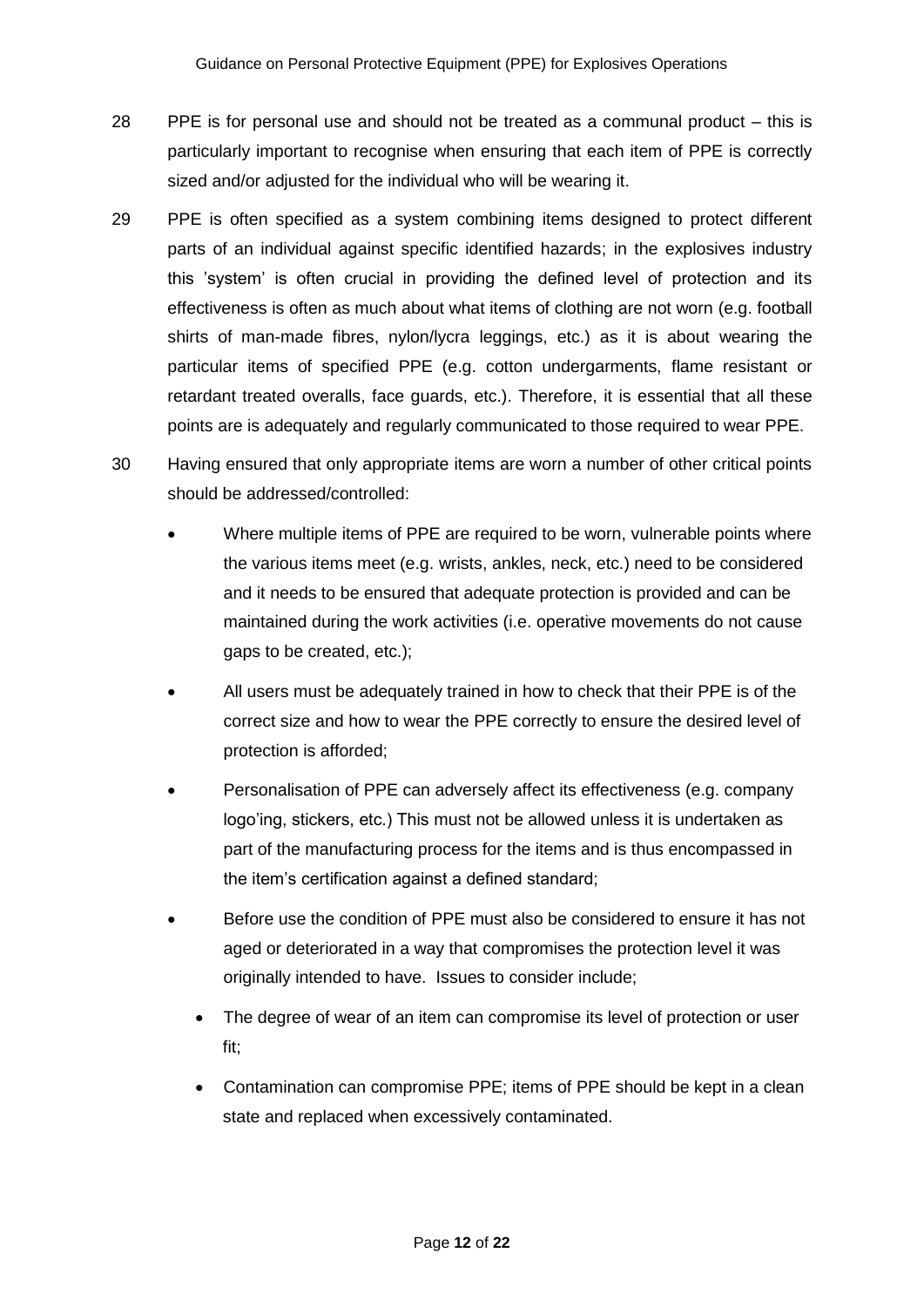- Some items of PPE may require an acclimatisation period of time before they become effective (e.g. some items of conducting/anti-static clothing); manufacturers guidelines should be identified and followed in respect of this.
- 31 Users should be instructed not to adjust PPE in the work area, as this can lead to a loss or reduced level of protection. If PPE needs to be adjusted the user should vacate the work area and make the adjustment in a safe place.

#### **SECTION 5 In-Use**

32 PPE has to be worn correctly if it is to be effective at providing the expected level of protection.

The operator was wearing a flame retardant overall, balaclava, safety glasses, silver apron, silver sleeves and leather gloves) and was standing in front of the lead rolling machine feeding the composition filled (NEQ 15g) lead tube (through a series of apertures to reduce the diameter and increase the length of the tube) when the event occurred. The PPE protected the operator such that the only injury suffered was a small blister to the tip of the left hand middle finger.



Overalls will not provide protection if the top section of the overalls is tied around the waist and glasses provided are of no value if worn on top of the head. These may be simplistic examples but when observed they can highlight a poor safety culture, a lack of understanding of risk and/or a failure of management controls.

- 33 Care must be taken to prevent PPE migrating to tasks where it may not be appropriate for the activity being carried out (e.g. anti-static shoes being used when conductive shoes should be worn).
- 34 The protection afforded by the PPE should not be downgraded by individuals failing to use it properly or not using it at all, and the issues of weight and heat illness must be addressed though management controls. Examples of controls could include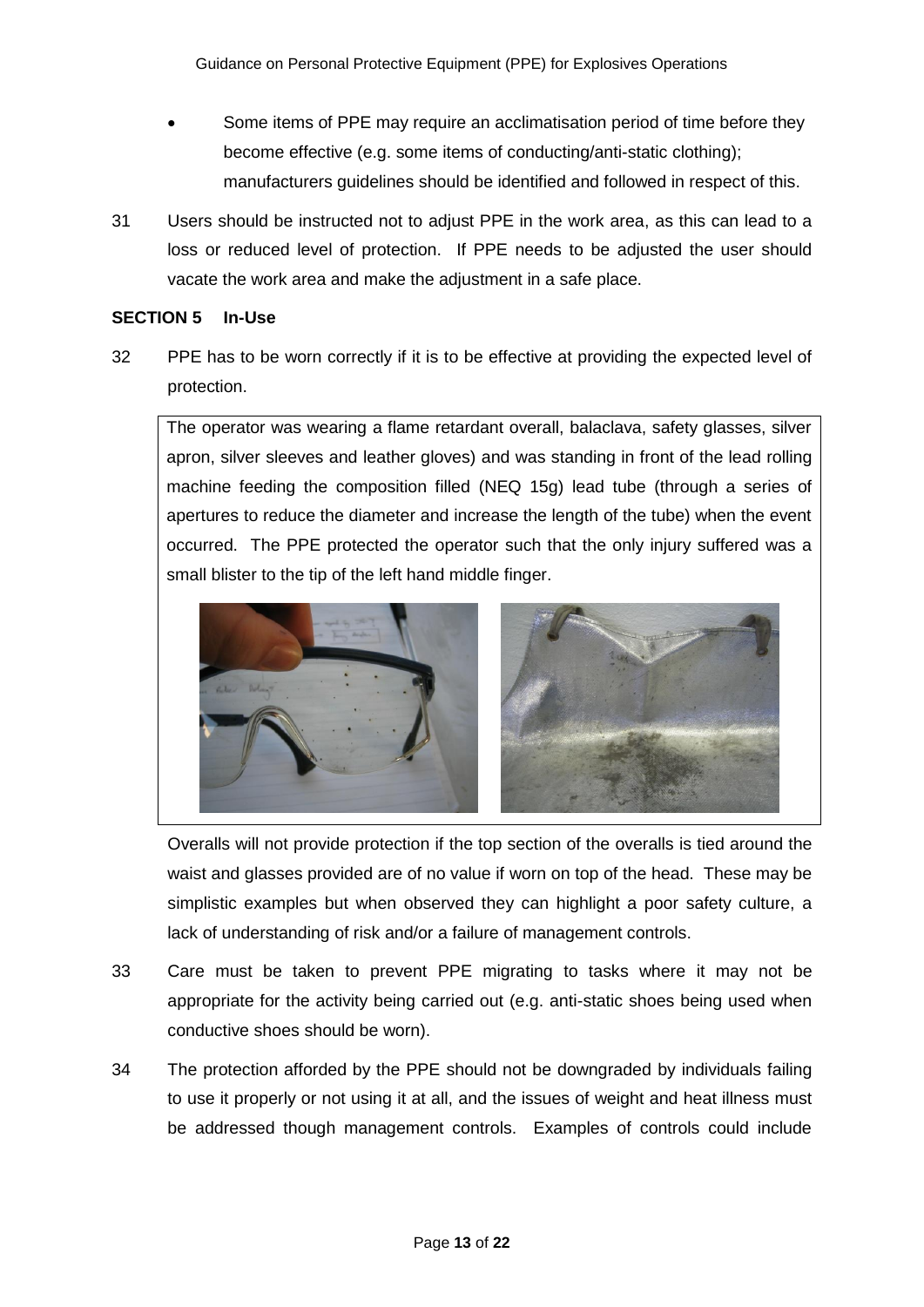adjusted working patterns, use of cool vests, shorter working times, and/or more frequent breaks.

#### **5.1 Good practice in use:**

- 35 PPE should be sized to fit the individual within the available size range, exceptional circumstances may require bespoke PPE for an individual where they are outside the available size range.
- 36 Sleeves/trouser legs should be rolled down and, if folded back, folded inside rather than outside (so as not to provide a 'pocket' for explosives to collect).
- 37 Overalls and coats should be fully fastened, including the neck area.
- 38 There should be no modification of PPE that defeats the planned protection (e.g. removing the fingers from under-gloves to aid manual dexterity, using non flame retardant thread for alterations or repairs).
- 39 Face-fit testing for RPE must be carried out (see HSE [guidance\)](http://www.hse.gov.uk/respiratory-protective-equipment/fit-testing-basics.htm).

### **5.2 Considerations for comfort:**

- 40 Manage heat illness related issues i.e. perspiration which will cause wetting of garments and undergarments which may increase the likelihood or extent of burns in the event of an ignition.
- 41 There are cool vests available which are made of flame retardant material which include gel packs (pre cooled), these are worn between layers of PPE. Before such vests are used, the overall effectiveness of the system should be reassessed to ensure that they do not interfere with the protection provided by the other elements of any multilayered approach. Consideration must also be given to the effects of the additional weight being carried by the wearer compared with the reduction in heat illnesses.
- 42 Provide a specified place where some layers of PPE e.g. a balaclava may be safely removed to assist in cooling off.
- 43 Consider the provision of drinking water in safe/refuge areas for rehydration.

## **SECTION 6 Maintenance**

- 44 It is important to manage the shelf life of PPE in accordance with the manufacturer's 'use-before' dates, and this may require stock rotation.
- 45 The finite amount of life for items such as hard hats and RPE filters, as determined by the manufacturer, also needs to be managed.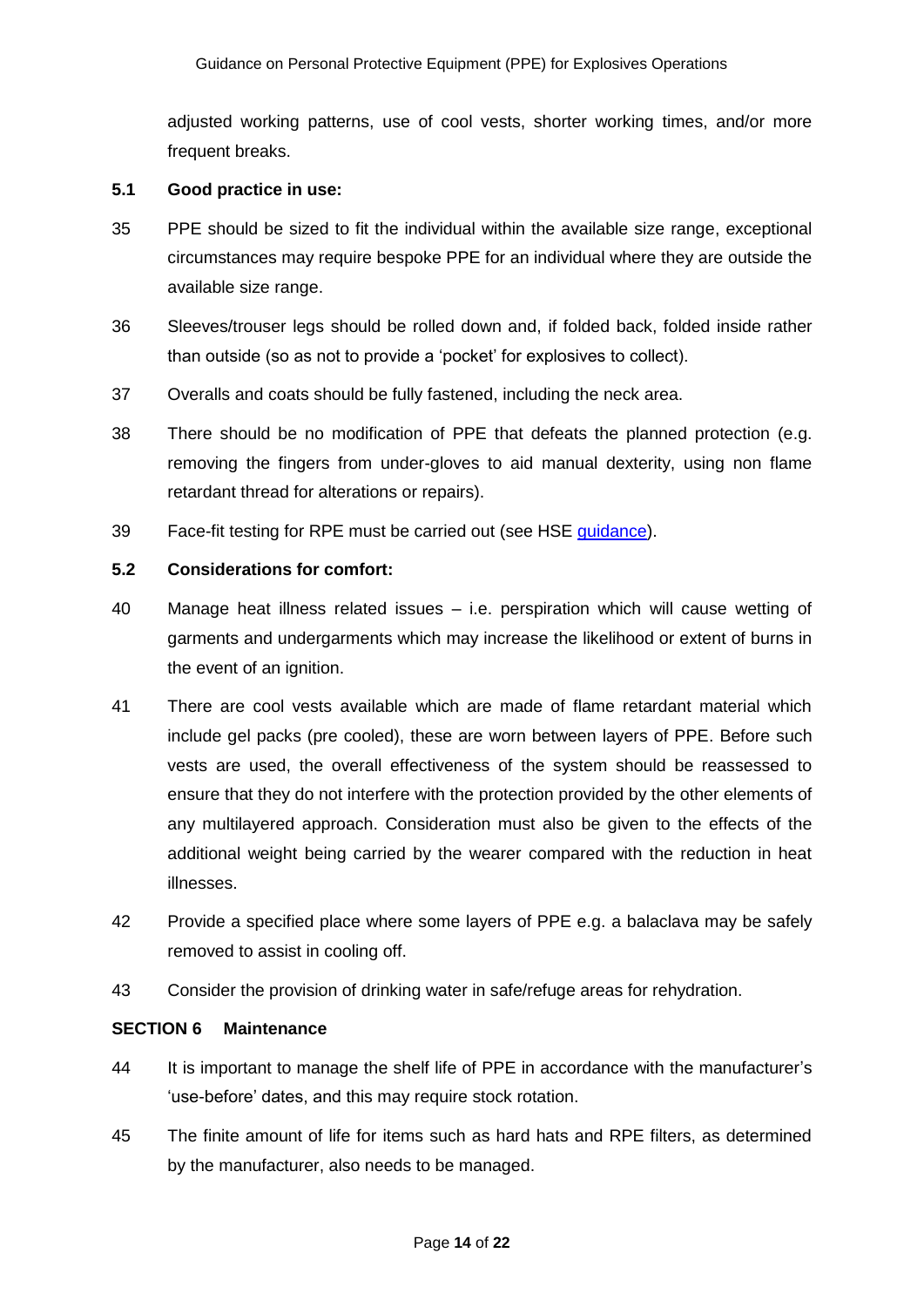- 46 It is important to understand how to identify when a garment is worn out or is worn out to a degree sufficient to reduce its protective properties significantly.
- 47 The manufacturer's instructions for the correct storage and maintenance of PPE must be adhered to throughout its serviceable life.
- 48 Consideration must be given to the following aspects of the laundering of PPE garments:
	- in-house versus 3rd party
	- contamination
	- replacement periods for flame retardant treated materials
	- waste water treatment, etc.
	- caution regarding laundry aids causing dermatological problems, incompatibility of bleach or other cleaning agents
	- decontamination prior to sending to an external laundry
	- look at frequency of laundering and how to ensure that defined periods are adhered to (prevent excessive contamination – e.g. bar code control etc.)
- 49 It is important that repairs or alterations to garments are to the same standard as the original garment manufacture.
- 50 Management must ensure that time-expired, worn or defective PPE is withdrawn from the user

#### **SECTION 7 Disposal**

- 51 An important consideration in deciding how PPE is to be disposed of is whether the level of the explosives contamination of the PPE is sufficient to represent a hazard or just low/trace. Where the PPE is sufficiently contaminated to represent a hazard the disposal of the PPE can present a problem, particularly for flame resistant or flame retardant materials. PPE that can be regarded as low/trace contaminated is either certified free from explosives hazard (CFFEH – low level contamination), or cleaned such that it can be certified free from explosive (CFFE).
- 52 For PPE that is sufficiently contaminated to represent a hazard, there are few disposal options available to most operators other than safely burning the PPE onsite. This should be undertaken as a single process and not included with other explosives wastes to reduce the risk of an enhanced effect overcoming the separation distances or other mitigatory controls applied. The disposal by burning of flame resistant clothing presents a specific problem due to its properties, this may require additional accelerants, higher temperature burning for longer times to achieve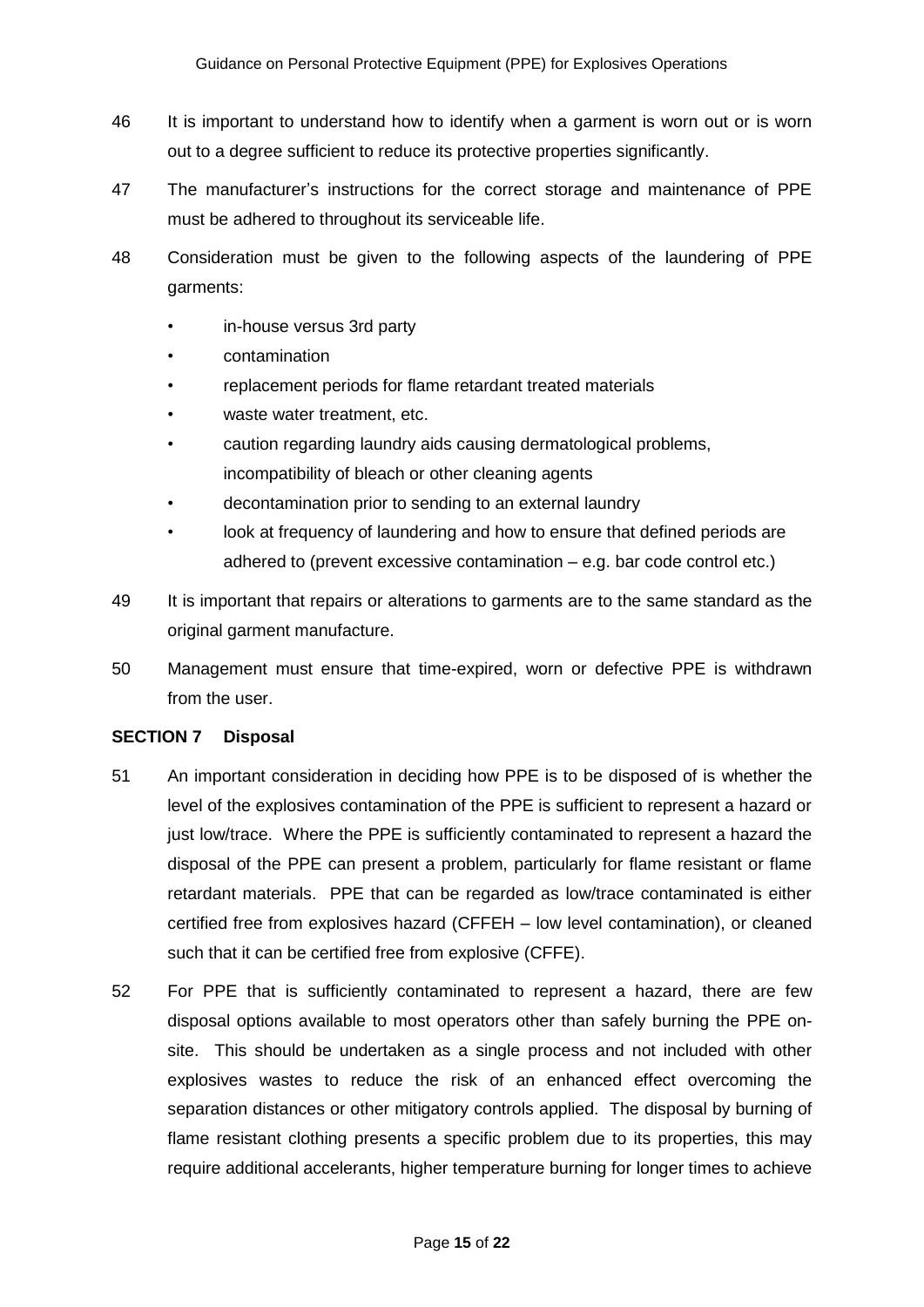complete disposal. Advice on this can be obtained in the CBI guidance for the safe management for the disposal of explosives [9].

- 53 The use of roadside/front of house/charity recycling disposal is not an option for explosively contaminated PPE.
- 54 When disposing of explosively contaminated PPE it is important to use appropriately licenced waste contractor who will provide the relevant document which must identify the relevant European Waste Catalogue (EWC) code. Contractors that are unable to provide this documentation may be involved in illegal fly tipping.
- 55 For low/trace contaminated PPE (either CFFE or CFFEH) the disposal route can be through contracted or council waste treatment routes in the same way other nonhazardous materials are disposed of. Where the site has an appropriate permit the PPE can be burned as fuel for the burning process.
- 56 Decontamination can be achieved through laundering of the PPE, followed by disposal via the non-hazardous route. However it should be recognised that the process of laundering the PPE may result in an explosively contaminated waste stream which will need treatment. Potentially this may require the laundering process to be in-house or by a contractor on-site.
- 57 Where flame retardant/resistant clothing can be decontaminated to a non-hazardous state then conventional disposal routes are an option.
- 58 The batteries in self-powered RPE can present a problem for safe disposal by burning if they become contaminated. Precautions should be taken prior to use to prevent the battery and/or the RPE from being explosively contaminated. For disposal follow the advice in HSG53 [7].

#### **Glossary**

| Item            | Description                                                                                                                             |
|-----------------|-----------------------------------------------------------------------------------------------------------------------------------------|
| Flame resistant | Inherent property of the material of manufacture. For further<br>information please see (link).                                         |
| Flame retardant | Wash or coating to provide a limited lifespan of protection. For<br>further information please see (link)                               |
| Heat illness    | Heat illness has traditionally been divided into heat exhaustion<br>and heat stroke. In practice it is difficult to define the division |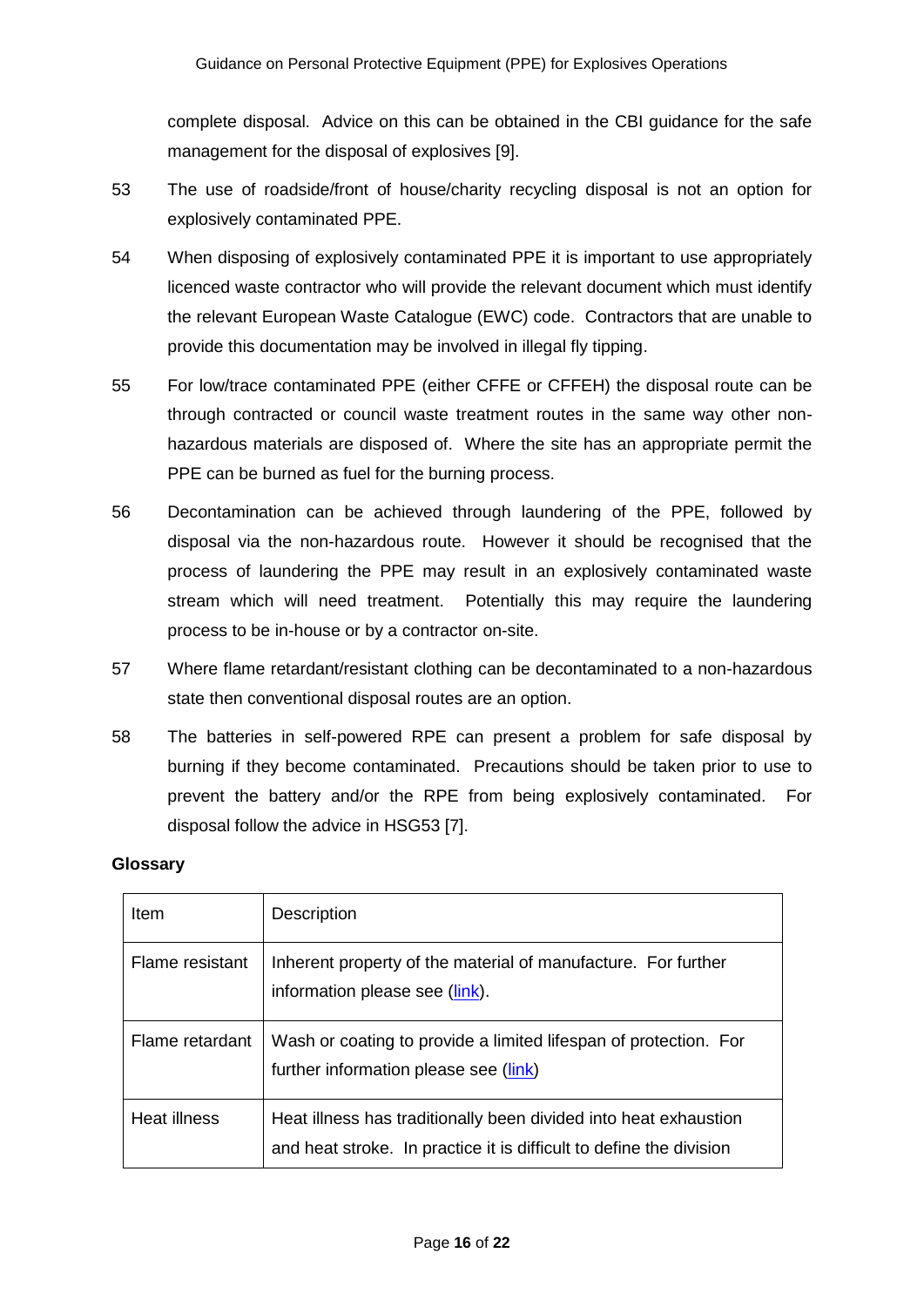|         | between the two. For the purposes of this publication the term                                                                                               |
|---------|--------------------------------------------------------------------------------------------------------------------------------------------------------------|
|         | 'heat illness' is all embracing and applies to an individual who                                                                                             |
|         | becomes incapacitated as a result of a rise in core body                                                                                                     |
|         | temperature.                                                                                                                                                 |
| Visitor | A person who visits a Company, but is not employed by or<br>contracted to that Company for the purposes of carrying carry out<br>work on the Company's site. |

## **Abbreviations**

| <b>BSIF</b>  | <b>British Safety Industry Federation</b>              |
|--------------|--------------------------------------------------------|
| <b>CFFE</b>  | <b>Certificated Free From Explosives</b>               |
| <b>CFFEH</b> | Certificated Free From Explosives Hazard               |
| <b>MSER</b>  | Manufacture and Storage of Explosives Regulations 2005 |
| <b>RPE</b>   | <b>Respiratory Protective Equipment</b>                |

## **References**

- 1. Personal protective equipment at work (Second edition) Personal Protective Equipment at Work Regulations 1992 (as amended); [Guidance on Regulations L25](http://www.hse.gov.uk/pubns/books/l25.htm) HSE Books 2005. ISBN 0 7176 6139 3
- 2. Manufacture and Storage of Explosives Regulations 2005, [SI 2005/1082](http://www.legislation.gov.uk/uksi/2005/1082/contents/made). The Stationery Office 2005. ISBN 0 11 072764 9. [Guidance on Regulations L139,](http://www.hse.gov.uk/pubns/books/l139.htm) HSE Books 2005, ISBN 0 7176 2816 7
- 3. [Head and Eye Protection](http://www.eig.org.uk/?page_id=473) a guide for those that manufacture, test or use explosives May 1999. ISBN unknown
- 4. Hearing Protection a guide for those that manufacture, test or use explosives August 1997. ISBN 0 85201 548 8
- 5. Fire Protective Clothing a guide for those that manufacture or store pyrotechnics or propellants November 1995. ISBN 0 85201 513 5
- 6. Protection against substances hazardous to health a guide for those that manufacture, test, supply or use explosives March 2001. ISBN unknown
- 7. Respiratory Protective Equipment at Work [guidance.](http://www.hse.gov.uk/pubns/books/hsg53.htm) ISBN 978 0 7176 6454 2.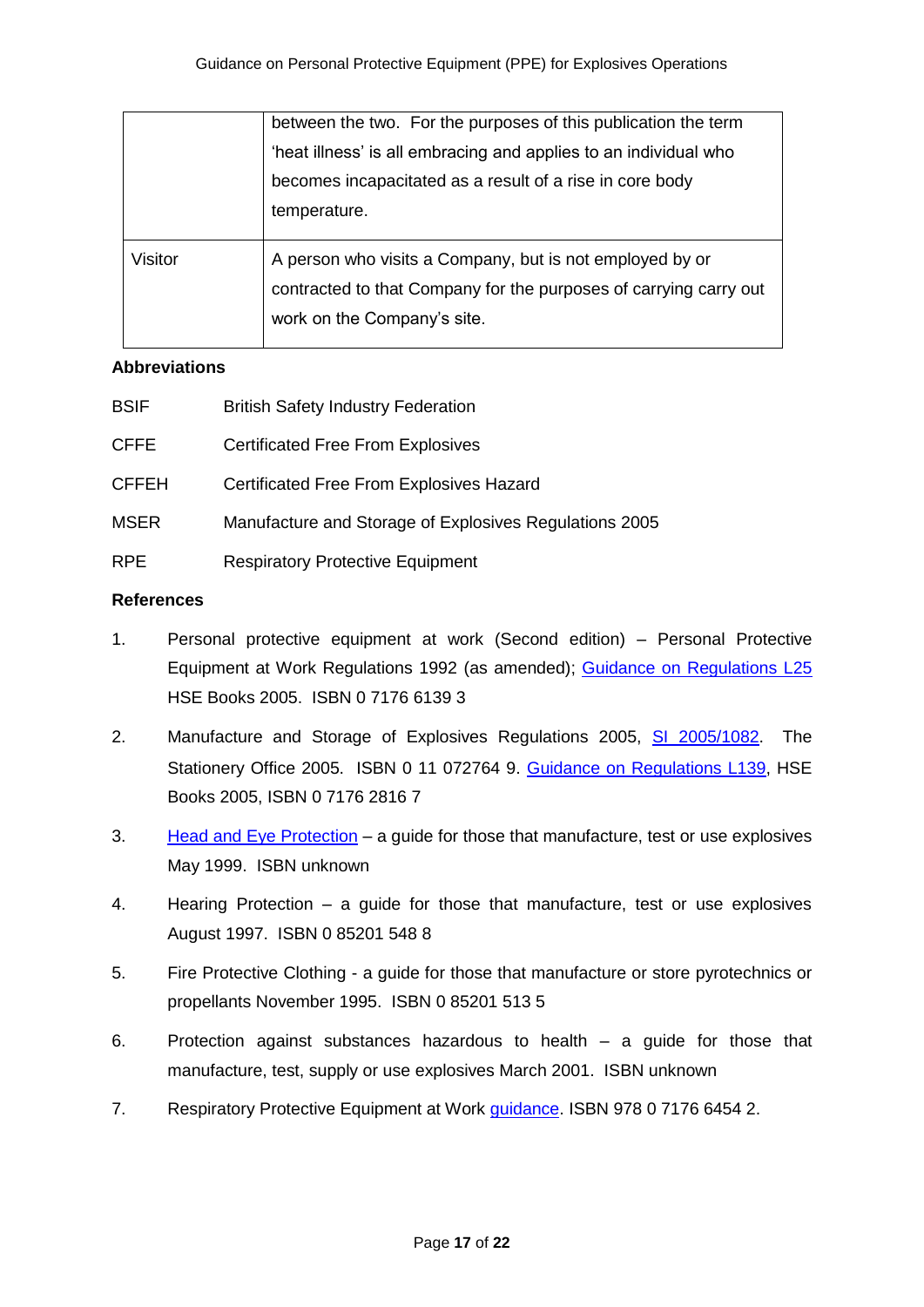- 8. Commission communication in the framework of the implementation of the Council Directive 89/686/EEC of 21 December 1989 on the approximation of the laws of the Member States relating to personal protective equipment [\(link\)](http://ec.europa.eu/enterprise/policies/european-standards/harmonised-standards/personal-protective-equipment/index_en.htm)
- 9. [Guidance](http://www.eig.org.uk/eig2007/?cat=41&paged=2) for the Safe Management of the Disposal of Explosives, ISBN 978-0- 85201-655-8

### **Acknowledgements**

The CBI Explosives Industry Group partnership working together through the Explosives Industry Forum wish to gratefully acknowledge the following organisations for their valuable efforts made in the preparation and production of this guidance:

AWE plc BAE Systems, Munitions Blackcat Fireworks Chemring Countermeasures Ltd Ministry of Defence QinetiQ Ltd Wallop Defence Systems Ltd

# **Annex A – PPE for Fire Protection**

The following information is an extract from Reference [5], the information contained has not been reviewed or amended but is believed to represent current practice.

# **Factors to consider for work involving Pyrotechnics and Propellants**

# **Pyrotechnics**

Head/face protection is provided to:

- (i) maintain cleanliness and reduce sensitisation
- (ii) protect against heat/flash/fragments

Where cleanliness/sensitisation is the only issue a flame retardant cap and a Tyvek® hood are worn. The Tyvek hood is part of a Tyvek overall. Tyvek® overalls may be worn for cleanliness but only on top of fire protective clothing. (Tyvek® is typical of a range of disposable polyolefin overalls which are not commonly flame retardant).

Where the possibility of heat, flash or fragments exists a wide variety of practices are followed.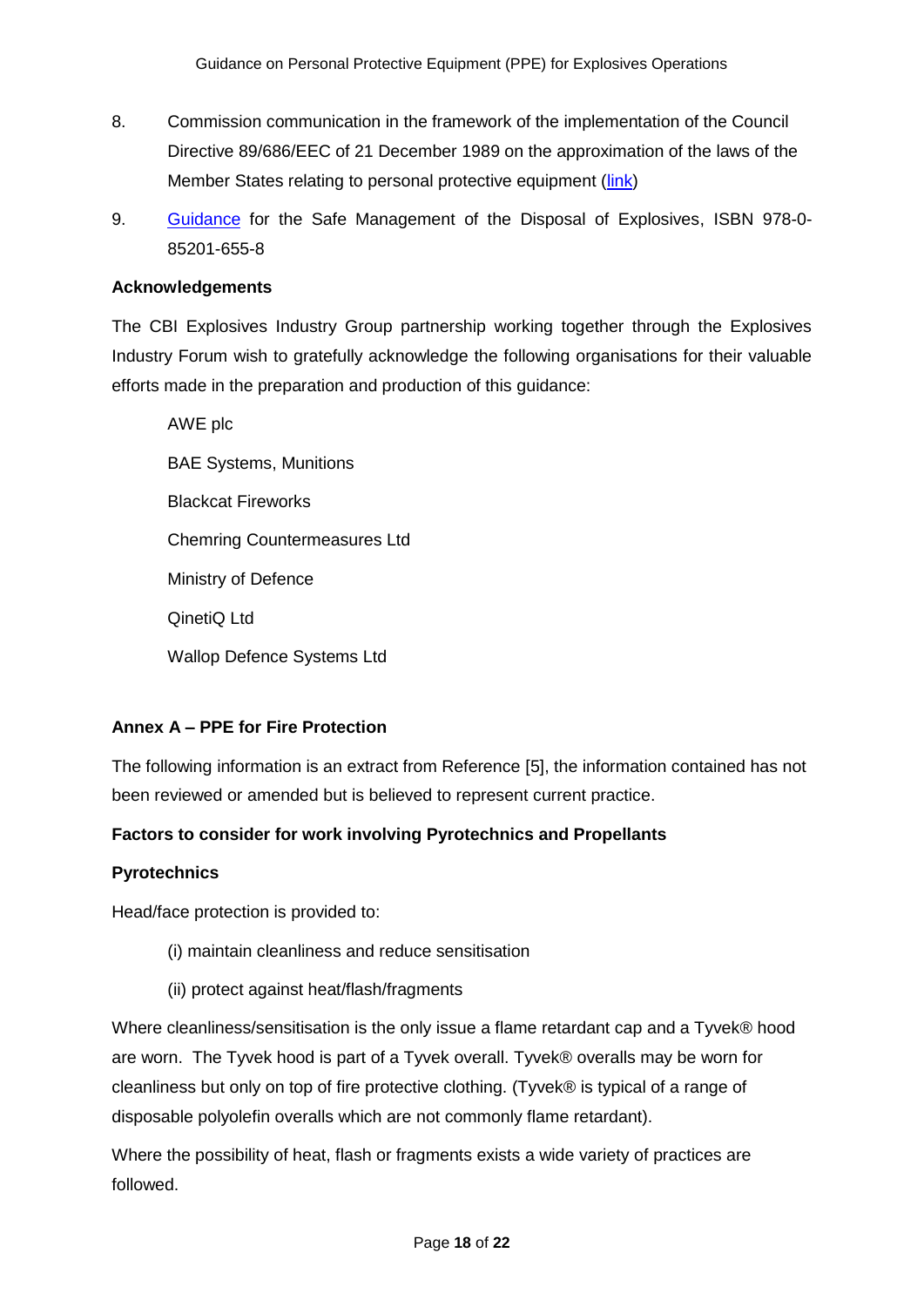Selection of protective equipment within the range below is only made following a thorough assessment of the task in hand.

(i) no specific head/face protection

(ii) simple Flame Retardant cotton cap

- (iii) simple Flame Retardant cotton cap with ear/neck flaps
- (iv) Flame Resistant or Flame Retardant cotton balaclava

(v) balaclava, Flame Resistant hood and Tyvek® hood

(vi) rigid aluminised helmet with separate air supply and integral heat and chemical resistant visor.

As a guide, no head/face protection is worn when completed fireworks are being packed because the risk of ignition is considered minimal. The rigid aluminised hood is worn when large quantities of high thermal intensity compositions are being handled directly.

Where the headgear does not include eye and face protection, then safety spectacles (including prescription lenses), safety goggles or visors may be worn.

#### Torso

The basic level of protection worn throughout the industry is either a boiler-suit (coverall) or jacket and trousers made of either Flame Retardant cotton fabric or Flame Resistant fabric. Particular attention is paid to collars, cuffs and other entry points for flame.

The garments do not have external pockets or turn-ups, and buttons or fasteners are soft or concealed, whilst remaining secure. Extra, personal, clothing, e.g. scarves, if worn is not exposed.

In more specialised applications, particularly high thermal intensity compositions, extra layers of protection are worn over a Flame Resistant coverall. These include aluminised fabric and leather worn separately or in combination.

#### Hands/Arms

Any selection of hand protection must first address the balance between loss of dexterity and gain in protection. In many cases no gloves are worn. The lowest level of protection is provided by non-Flame Retardant cotton gloves, e.g. for packing or assembly of insensitive devices. Higher levels of protection using Flame Resistant gloves together with disposable plastic gloves and other specialised combinations including leather gloves are used in specific applications, e.g. direct handling of high energy compositions.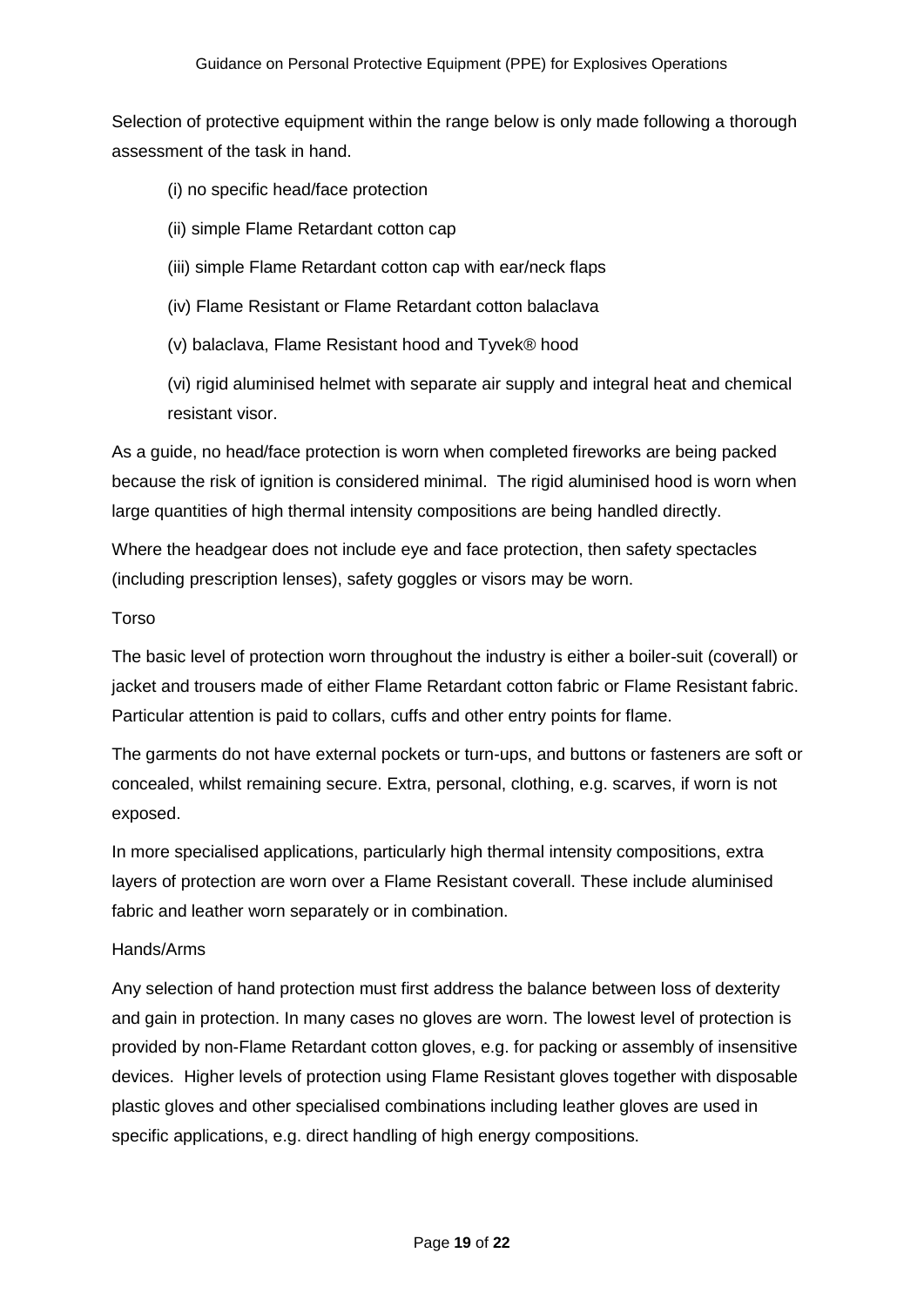The area where hand protection and arm protection meet is given careful attention. This may be protected by a specific item, e.g. a gauntlet or by built-in overlaps between the glove and sleeve.

The arms are normally protected as a part of the torso garment. However certain applications may require separate leather or aluminised fabric sleeve coverings.

## Legs

In almost all cases legs will be protected by either Flame Retardant or Flame Resistant material as a part of the torso protection. A small number of specialised applications involving high energy compositions require the use of aluminised fabric, in this case without leather.

Aprons, either pinafore type or waist downwards, made from either leather or aluminised fabric are worn in specialised applications.

The use of non-Flame Retardant cotton aprons is to be avoided.

# Feet

In many applications no specific foot protection is provided, except the use of Corovin® (Corovin® is polypropylene fabric, weight 100 g/m<sup>2</sup> , It is not Flame Retardant.*)* overshoes or similar type to minimise grit hazards.

Standard leather safety footwear is considered to provide sufficient foot protection and the authors are not aware of any pyrotechnics manufacturer who provides a higher level of protection. Such footwear may also have anti-static properties either by a conducting sole or earthing straps and may include covered steel toecaps.

The area between the trouser leg and footwear is also checked to ensure that no traps are provided for burning debris, and that the area not covered by the footwear or trouser leg is minimised.

# Underwear

In the fireworks industry and much of the military and civil pyrotechnics area no particular underwear (including socks) is specified or provided.

When high energy compositions are being handled, cotton underwear is issued; this may or may not be Flame Retardant treated.

Where cotton socks are provided this is for anti-static purposes rather than fire protection.

# **Propellants**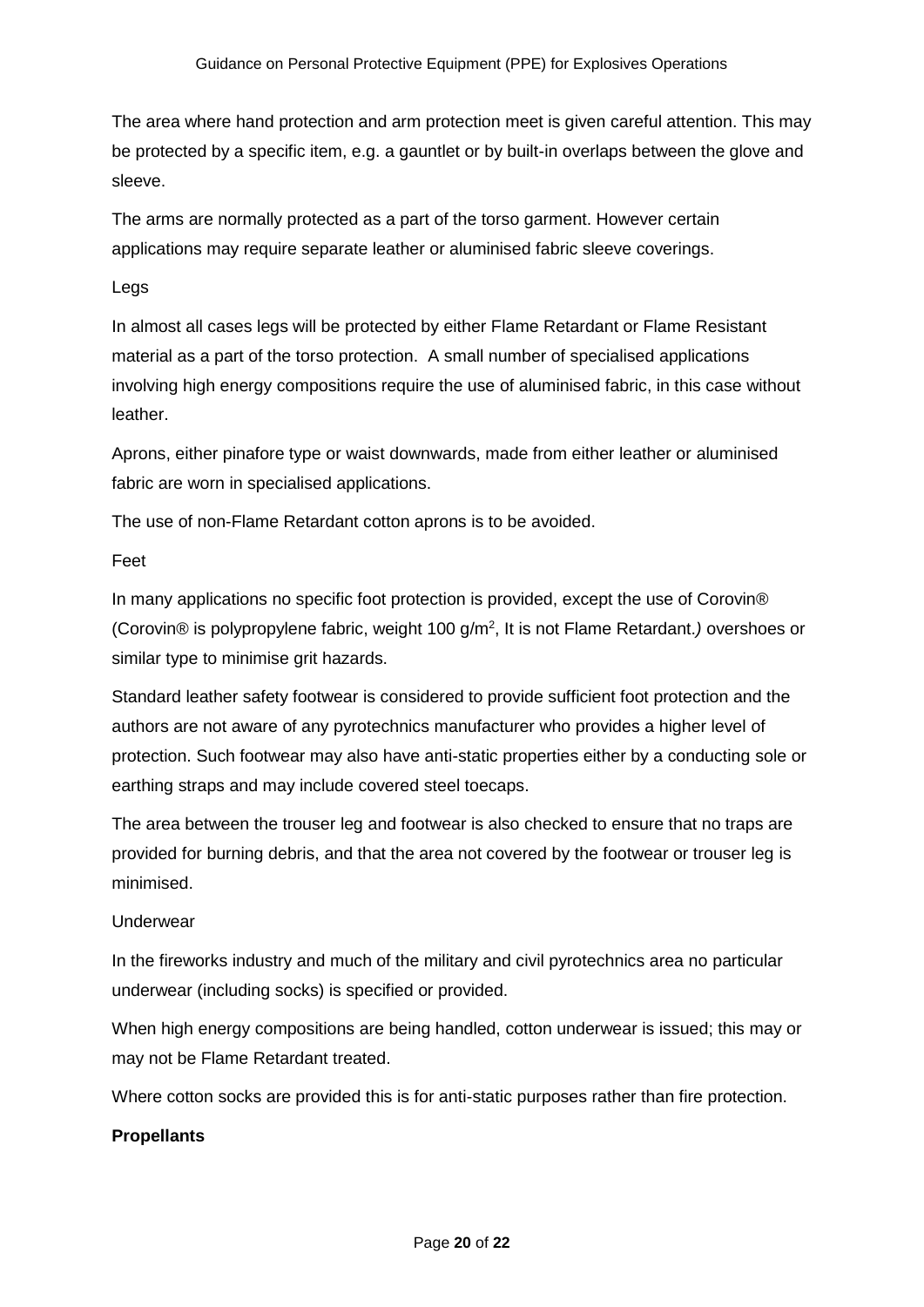Comparison of the fire protective clothing worn in pyrotechnic and propellant areas showed many practices are common to both.

The basic level of protection for propellant workers is provided by Flame Retardant cotton or Flame Resistant material.

Some propellant manufacturing and processing sites stipulate the use of a lightweight Flame Retardant cotton shirt (175  $g/m^2$ ) or lightweight Flame Retardant cotton underwear (160  $g/m<sup>2</sup>$ ).

Where a higher risk is perceived, e.g. propellant machining, some sites use garments made from aluminised fabric.

In the interests of brevity, the details of clothing already described in the pyrotechnics section are not repeated here. Manufacturers who work with propellants are advised to read the pyrotechnics section as well as the comments above.

# **Burning Grounds**

Employers should recognise that burning grounds are areas where workers may deal with hazardous materials out-of-doors in inclement weather. It is important to ensure that the protection offered by fire-retardant indoor clothing is not negated by inappropriate outdoor clothing.

On certain burning grounds flammable liquids are used in the destruction process. Protective clothing worn in such areas is chosen to be resistant to these liquids and not to absorb them.

There are garments available which meet all the above requirements.

# **Annex B – Example of failure of flame retardant clothing during type testing**

During type testing of a two piece Proban® system as flame retardant protection using 'stick' gun propellant the system failed when the tunic top was not tucked into trousers, The type testing was conducted using a fibreglass standard shop manikin and thermocouples underneath the garment and above the garment. Below are photographs of garments that were type tested. What can be seen is during the test the cotton undergarment ignited due to the gaseous nature of the propellant increasing the potential burn injuries and demonstrating why type testing of a system against the maximum credible event/hazard can be important.